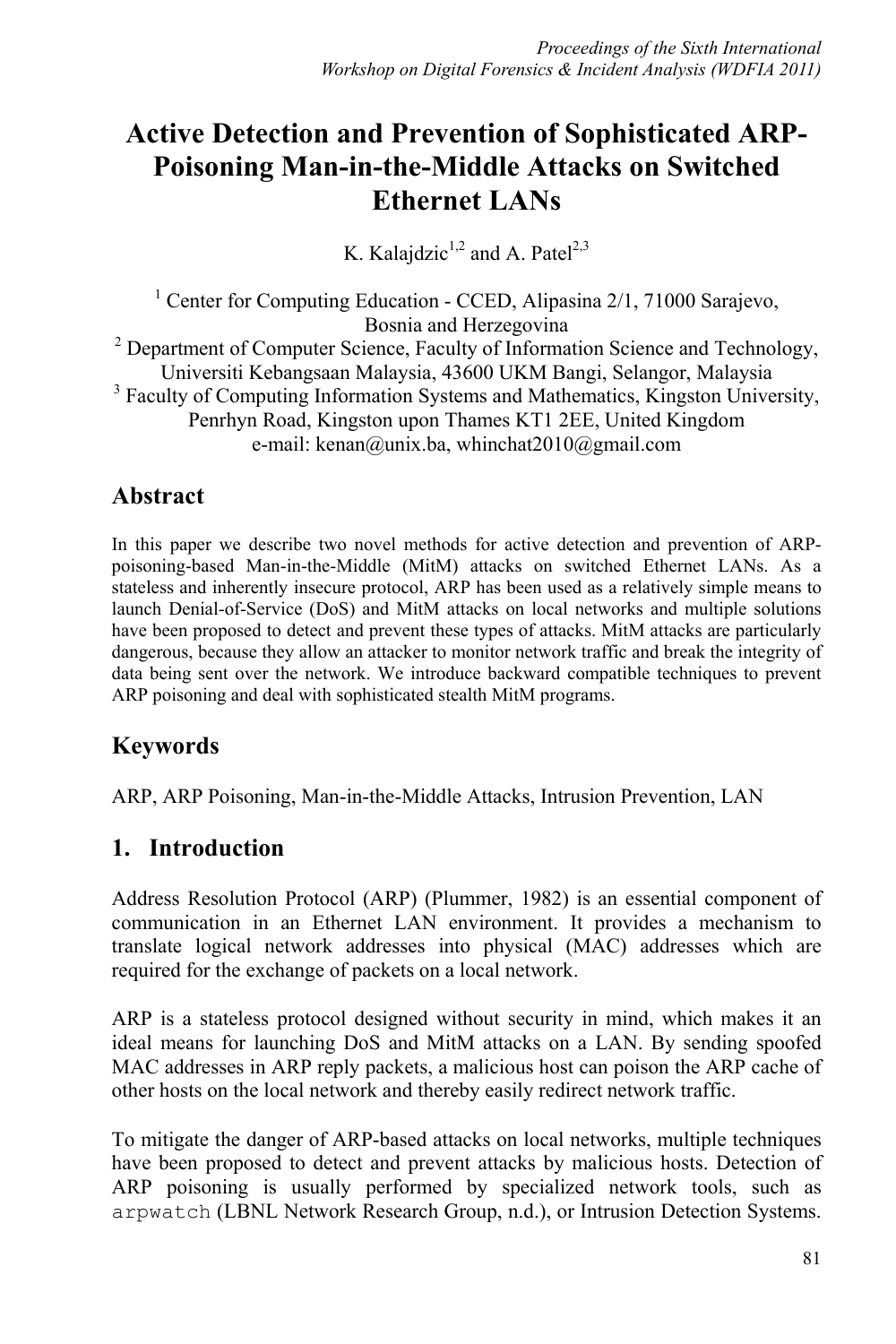In (Carnut & Gondim, 2003) and (Trabelsi & Shuaib, 2007) the authors propose delegating the detection to specialized detection or test stations.

For prevention of ARP-based attacks, a simple solution consists of using static ARP entries in the ARP cache. This solution, however, doesn't scale well especially in heterogeneous networks with dynamic IP addressing. Other solutions include use of cryptography for authenticating ARP replies (Bruschi *et al*., 2003), (Goyal & Tripathy, 2005), (Lootah *et al*., 2007), artificial intelligence (Trabelsi & El-Hajj, 2007), or hardware support for dynamic ARP inspection (Cisco Systems, 2009).

We have developed two methods for detection and prevention of ARP-poisoningbased MitM attacks. For simplicity and convenience, we call these Method 1 and Method 2, respectively. Our motivation was to find ways to cope with increasingly sophisticated MitM attack tools, while still maintaining backward compatibility with existing ARP implementations. We avoided the use of specialized computers as helpers in the attack detection process, in contrast with several of the aforementioned methods which require the use of such computers (e.g. a test station or a CA server).

Method 1, described in Section 2, uses certain techniques proposed in (Trabelsi  $\&$ Shuaib, 2007), but brings several improvements in the approach to detection. Instead of relying on a test host to detect potential attacks, each host performs detection by itself. This eliminates the need for a test host, which is a single point of failure, and makes it possible to extend Method 1 to perform distributed and coordinated detection with multiple hosts. Moreover, with Method 1 detection is triggered by a reception of one or more ARP replies and targets only the hosts who send these replies, instead of scanning the whole network in the search of potential attackers.

Method 2, introduced in Section 3, addresses limitations of Method 1 in dealing with sophisticated MitM attack tools. It relies on a novel technique for detection of MitM attacks on switched Ethernet LANs through modification of the switch CAM table in a way which makes the detection transparent to the MitM host.

## **2. Method 1 – Reverse ARP poisoning with active IP probing**

Method 1 consists of the following two steps:

- 1. **Reverse ARP poisoning** A host implementing reverse ARP poisoning sends an ARP reply as a response to every ARP reply it receives from other hosts. The purpose of this reverse ARP reply is to poison the ARP cache of attacking hosts.
- 2. **Active IP probing** Active IP probing is then used to differentiate between legitimate hosts and MitM hosts. This step consists of sending a single IP packet to the host from which the initial ARP reply was received and analyzing the response. For simplicity, in this document we use probe packets containing simple ICMP echo requests, even though it may generally be more reliable to use TCP or UDP instead of ICMP.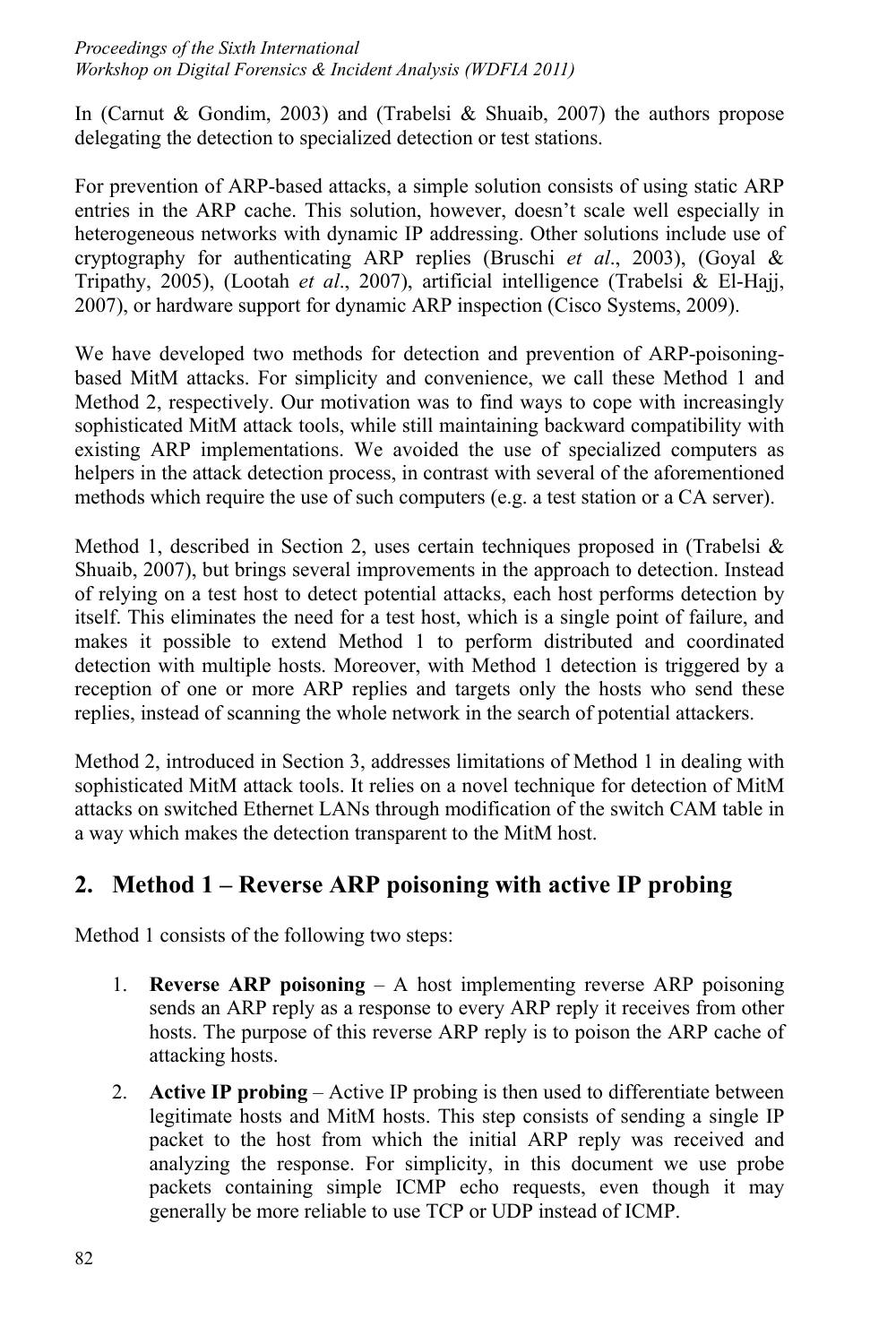The best way to illustrate the workings of Method 1 is to see it in action. For this purpose, we use two common scenarios.

In the first scenario, we analyze the packet exchange in the case of a legitimate host sending an ARP reply. The second scenario will then show how Method 1behaves when a MitM host attempts to carry out an ARP poisoning attack.

Figure 1 is used as a reference for both scenarios. We assume that all three hosts, HostA, HostB and HostX, are on the same Ethernet LAN. Furthermore, HostA and HostB are legitimate hosts and HostX is a MitM attacker. Also, HostA uses a regular implementation of ARP, as found in modern operating systems. HostB, on the other hand, implements Method 1, and thus handles ARP traffic in a different way, as will be described shortly.



**Figure 1: An ARP poisoning attack on a switched LAN**

### **2.1. Scenario 1 – Legitimate ARP reply**

In this scenario, Host A sends a legitimate ARP reply to Host B. We can follow the exchange of packets generated as Method 1is employed:

- 1. HostA sends an ARP reply packet to HostB. Since this is a legitimate ARP reply, it contains the mapping between HostA\_IP and HostA\_MAC.
- 2. HostB executes the first step of Method 1, and immediately sends an ARP reply back to HostA attempting to poison its ARP cache. In this ARP reply HostB maps HostA IP to HostB MAC. Since, however, HostA is the owner of HostA\_IP, it simply drops this ARP reply with the invalid mapping.
- 3. HostB then continues to the second step of Method 1 and sends an ICMP echo request packet addressed to HostA\_IP with HostA\_MAC as the destination MAC address in the Ethernet frame header.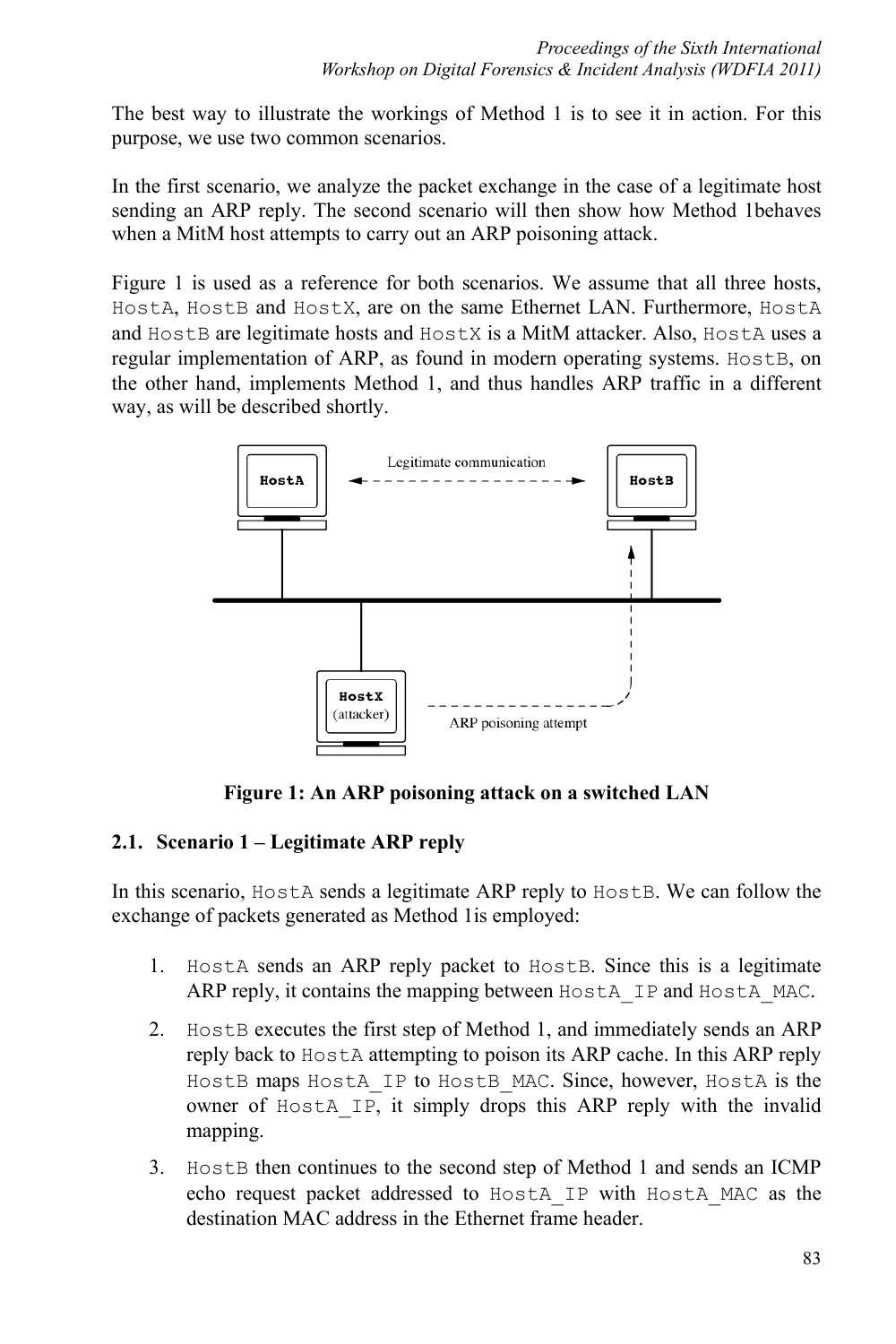- 4. Host A receives the ICMP echo request and responds to Host B with an ICMP echo reply. For HostB this is an indicator that the reverse ARP poisoning attempt was unsuccessful and that the ARP reply sent by HostA is a legitimate one.
- 5. As a result, HostB stores the mapping HostA IP  $\leftrightarrow$  HostA MAC in its ARP cache.

#### **2.2. Scenario 2 – ARP poisoning attempt**

In this scenario the attacking host  $H$ ostX attempts to poison the ARP cache of HostB in order to impersonate HostA. This should allow the attacker to hijack all traffic going from HostB to HostA. Since HostB implements Method 1, the exchange of packets in this case will be as follows:

- 1. The first packet is an ARP reply sent from HostX to HostB. This ARP reply contains the mapping between HostA\_IP and HostX\_MAC. If HostB had a regular implementation of ARP, it would accept this ARP reply and store the incorrect mapping in its ARP cache. From that point on, HostB would deliver all network traffic destined to HostA\_IP to HostX's network interface.
- 2. Nevertheless, HostB handles ARP traffic in compliance with Method 1, so instead of blindly accepting the ARP reply from HostX, HostB begins the detection procedure by sending a reverse ARP reply to Host X. This ARP reply contains the mapping between HostA\_IP and HostB\_MAC. Assuming that the attacking host (i.e. HostX) uses an unmodified implementation of ARP, the reply sent by HostB will poison its ARP cache.
- 3. HostB proceeds with the MitM detection by delivering an ICMP echo request packet, destined to HostA\_IP, to HostX's network interface (by using HostX MAC as the destination in the Ethernet frame header).
- 4. HostX is acting as a MitM attacker, so it attempts to forward this ICMP echo request packet to HostA. However, since HostX's ARP cache has previously been poisoned by HostB, HostX delivers the probe packet to HostB's MAC address. This effectively means that the same packet sent in the previous step by HostB will be returned to it by HostX. The detection of a duplicate packet is a clear indicator for HostB that reverse ARP poisoning was successful and that HostX is a MitM attacker.
- 5. HostB thus drops the initial ARP reply sent by HostX. Since at this point an intrusion attempt has been detected, Host B can generate a real-time intrusion alert and log the intrusion attempt for the purpose of a future forensic investigation.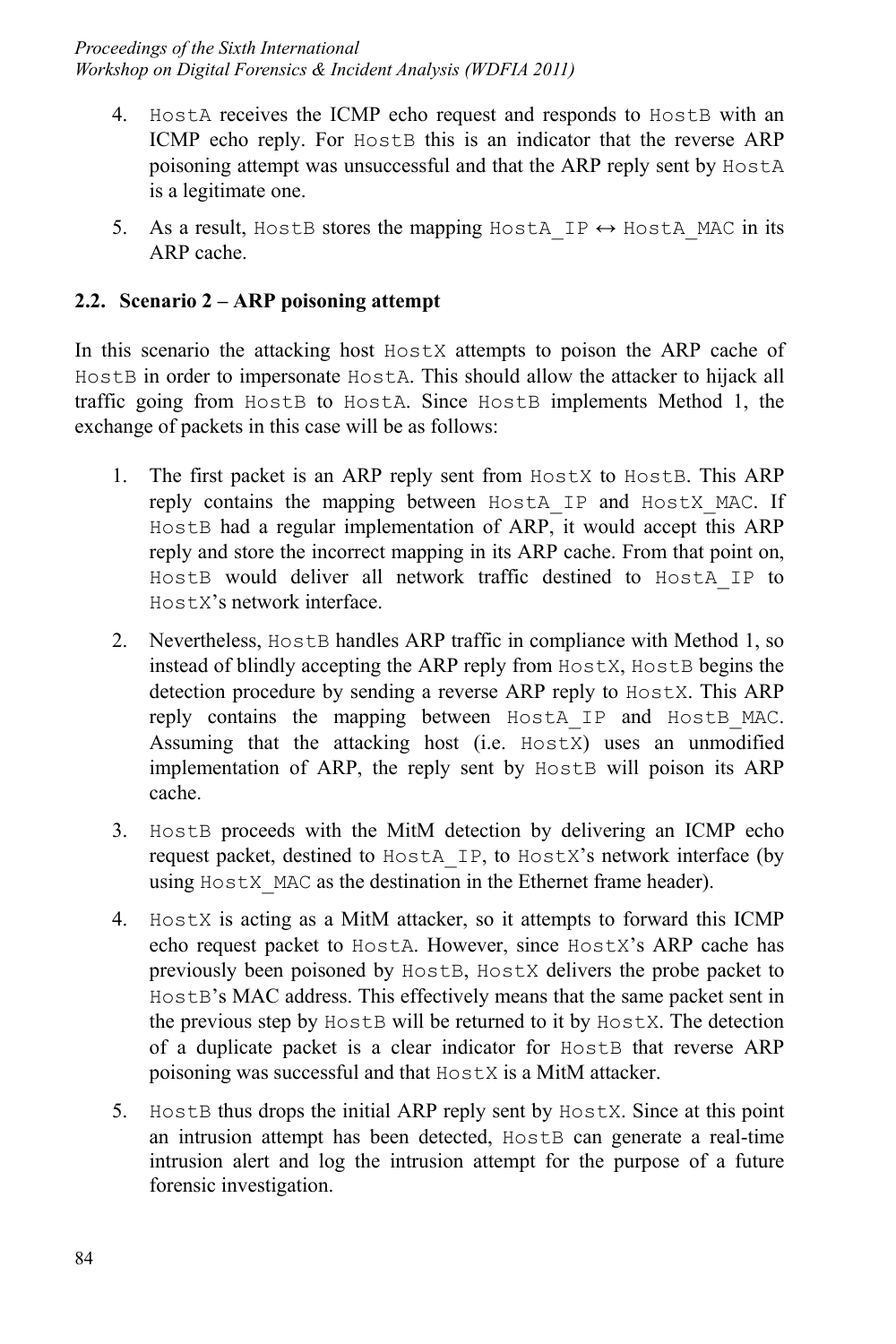## **3. Method 2 – IP probing with CAM table poisoning**

Method 1, described in Section 2, works well for detection of MitM computer systems which rely on the operating system built-in routing and ARP functions. There are, however, much more sophisticated MitM programs, which take full control over packet forwarding. This allows these programs to disguise themselves very well in order to evade detection. One popular program which falls into this category is the well-known *Cain & Abel* (Montoro, n.d.).

*Cain & Abel* doesn't rely on the ARP and routing functions of the operating system, but instead maintains its own mappings between IP addresses and MAC addresses. The program utilizes these private mappings when forwarding frames between hosts on the network. This makes it insusceptible to reverse ARP poisoning, which is the basis of Method 1.

In order to be able to detect any MitM host, regardless of the way it handles routing of packets between other hosts in the network, we need to influence flow of packets in a way which is beyond control of the MitM host.

In the following paragraphs, we describe one method to achieve this, which we call Method 2 for brevity and simplicity. Figure 2 will serve as a reference for our description of Method 2.



**Figure 2: Physical connection of hosts in our LAN**

During normal operation of the switch, its CAM (in order to minimize switching latency, Ethernet switches store the mappings between MAC addresses and switch ports in a table inside a special Content-Addressable Memory) table contains the mappings shown in Table 1.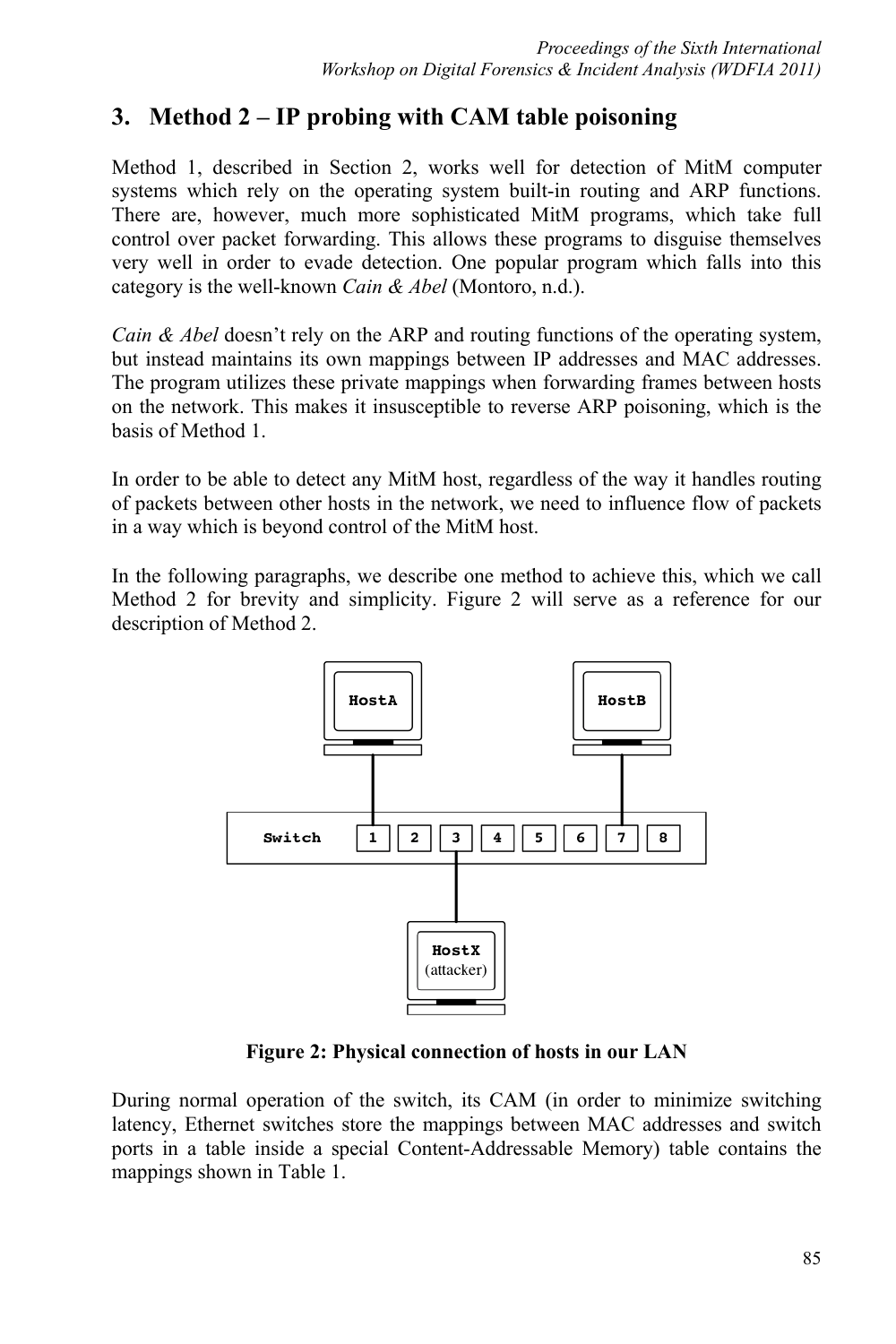*Proceedings of the Sixth International Workshop on Digital Forensics & Incident Analysis (WDFIA 2011)* 

| <b>MAC</b> Address | Port |
|--------------------|------|
| HostA MAC          |      |
| HostB MAC          |      |
| HostX MAC          | っ    |

**Table 1: Switch CAM table during normal operation** 

We again assume that  $H \circ f X$  wants to redirect traffic between  $H \circ f A$  and  $H \circ f B$ through the use of ARP poisoning. HostA uses a regular implementation of TCP/IP, including ARP, and HostB employs Method 2. We can now follow the use of Method 2 through the following flow of events:

- 1. HostX sends an ARP reply to HostB. This ARP reply contains the mapping between HostX\_MAC and HostA\_IP.
- 2. Before entering this mapping into its ARP cache, HostB begins executing Method 2, whose first step is broadcasting of an ARP request for HostA IP.
- 3. As a result of this ARP request, HostB receives two replies with two different MAC address mappings for HostA\_IP: one reply comes from HostA with HostA MAC and the other is from the attacker with HostX MAC. Method 2 doesn't require these two replies to reach  $H$ ost B in any particular order.
- 4. The reception of two different MAC addresses for a single IP address is a first indicator for Host B that one of them comes from a MitM attacker. Thus, HostB continues with the next step of Method 2, which is sending multiple ICMP echo request packets out its network interface. All these packets carry HostB IP as the source IP address and HostA IP as the destination IP address in their IP header. However, their Ethernet frame header may contain one of the following two combinations of MAC addresses:
	- (a) HostX\_MAC is the destination MAC address and HostA\_MAC is the source MAC address,
	- (b) HostA\_MAC is the destination MAC address and HostX\_MAC is the source MAC address.
- 5. To understand the purpose of using these two MAC address combinations, let us analyze what happens when HostB sends two ICMP echo request packets addressed as in 4a and 4b, respectively:
	- (a) The frame, addressed as specified in 4a leaves HostB and enters the switch through port #7. Based on the entries in its CAM table (see Table 1), the switch forwards the frame to HostX through port #3. Meanwhile, since the frame with source MAC address HostA MAC entered the switch through port #7, the switch updates its CAM table with a new mapping for HostA MAC so the CAM table now has the contents shown in Table 2. HostX receives the frame, looks up the destination IP address,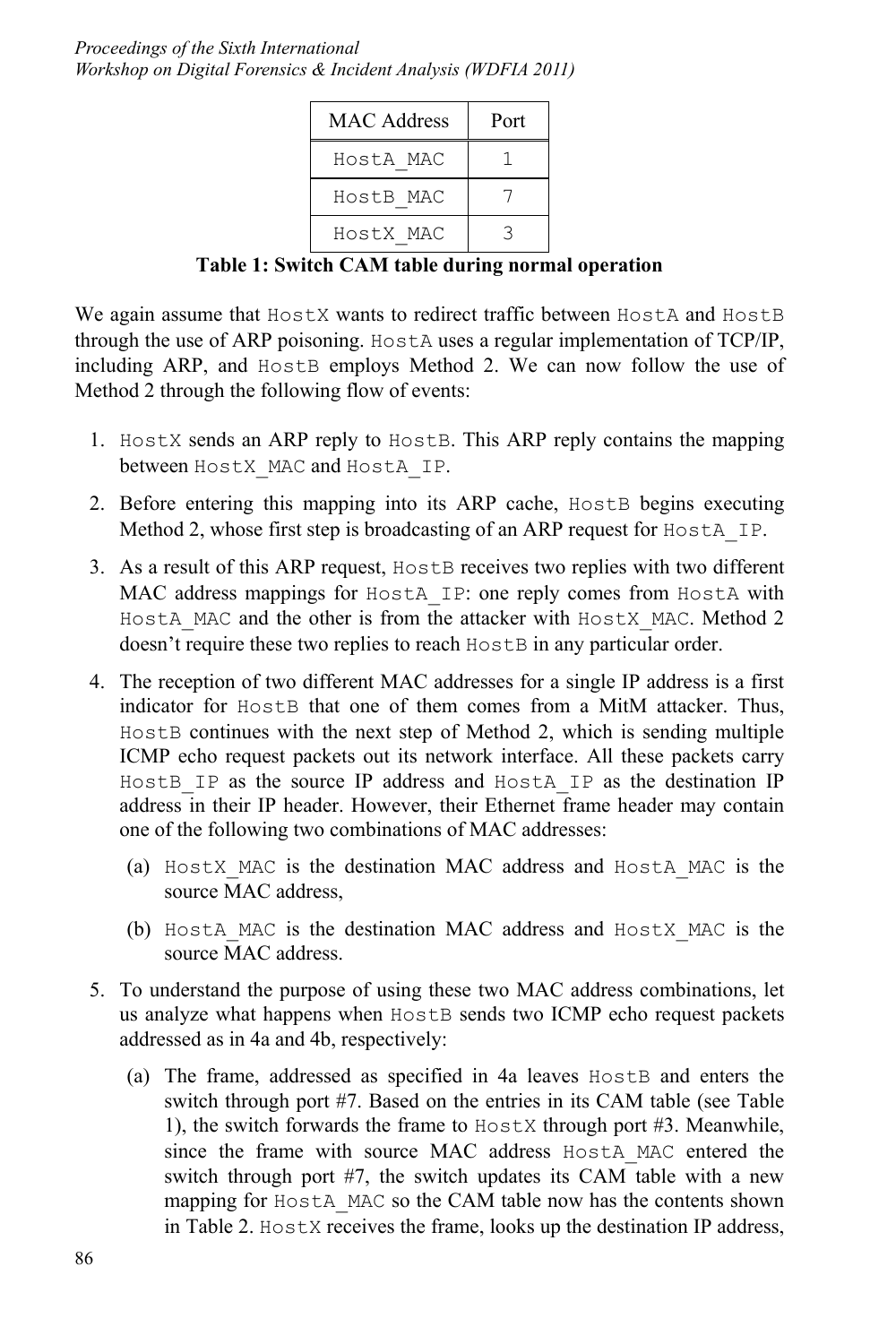and forwards the frame immediately towards HostA, specifying HostA\_MAC as the destination MAC address. Once this frame reaches the switch, two possibilities exist:

- i. If the switch CAM table still contains the mapping between HostA MAC and port #7, the switch will forward the frame out through port #7. Host B receives its own ICMP echo request packet, which is an indicator that  $H$ <sub>os</sub>tx attempted to forward this frame to HostA. This means that HostX is not the real owner of HostA\_IP, but a MitM attacker.
- ii. If, in the meantime, HostA sent some network traffic through switch port #1, the original mapping of HostA MAC to port #1 in the CAM table of the switch will have been restored. In this case, the switch forwards the ICMP echo request through port #1 to HostA, and HostA responds by sending an ICMP echo reply packet back to HostB. In this case HostB cannot conclude with certainty that HostX forwarded the frame to HostA.
- (b) The frame, addressed as specified in 4b enters the switch through port #7, and switch forwards it through port #1 to HostA. Since the source MAC address of this frame is HostX\_MAC, the switch maps HostX\_MAC to port #7 in its CAM table. Table 3 shows the new mapping. When HostA receives the ICMP echo request packet, it builds a response in form of an ICMP echo reply packet with source IP address HostA IP and destination IP address HostB\_IP.
	- i. Assuming that HostA's ARP cache has been previously poisoned by HostX, the response packet will be sent in a frame addressed to HostX MAC. If the contents of the CAM table haven't been modified in the meantime (i.e. they are still as shown in Table 3), the switch will deliver this frame through port #7 to HostB. If, on the other hand, HostX generated some network traffic while HostA was preparing the response, the CAM table will have returned to its original state (see Table 1). Thus, the switch will send the response packet from HostA to HostX through port #3. Because HostX is a MitM host, it will forward the response to HostB.
	- ii. If the ARP cache of HostA hasn't been modified, it will contain a correct mapping between HostB IP and HostB MAC. Therefore, the ICMP reply packet from HostA will be sent to HostB\_MAC and delivered by the switch through port #7 to HostB.

We see that, in either case, using the MAC address combination given in 4b results in an ICMP echo reply packet being sent to HostB. In other words, it can not happen that in the given scenario an ICMP echo request packet with source MAC address HostX\_MAC and destination MAC address HostA\_MAC gets delivered back to HostB.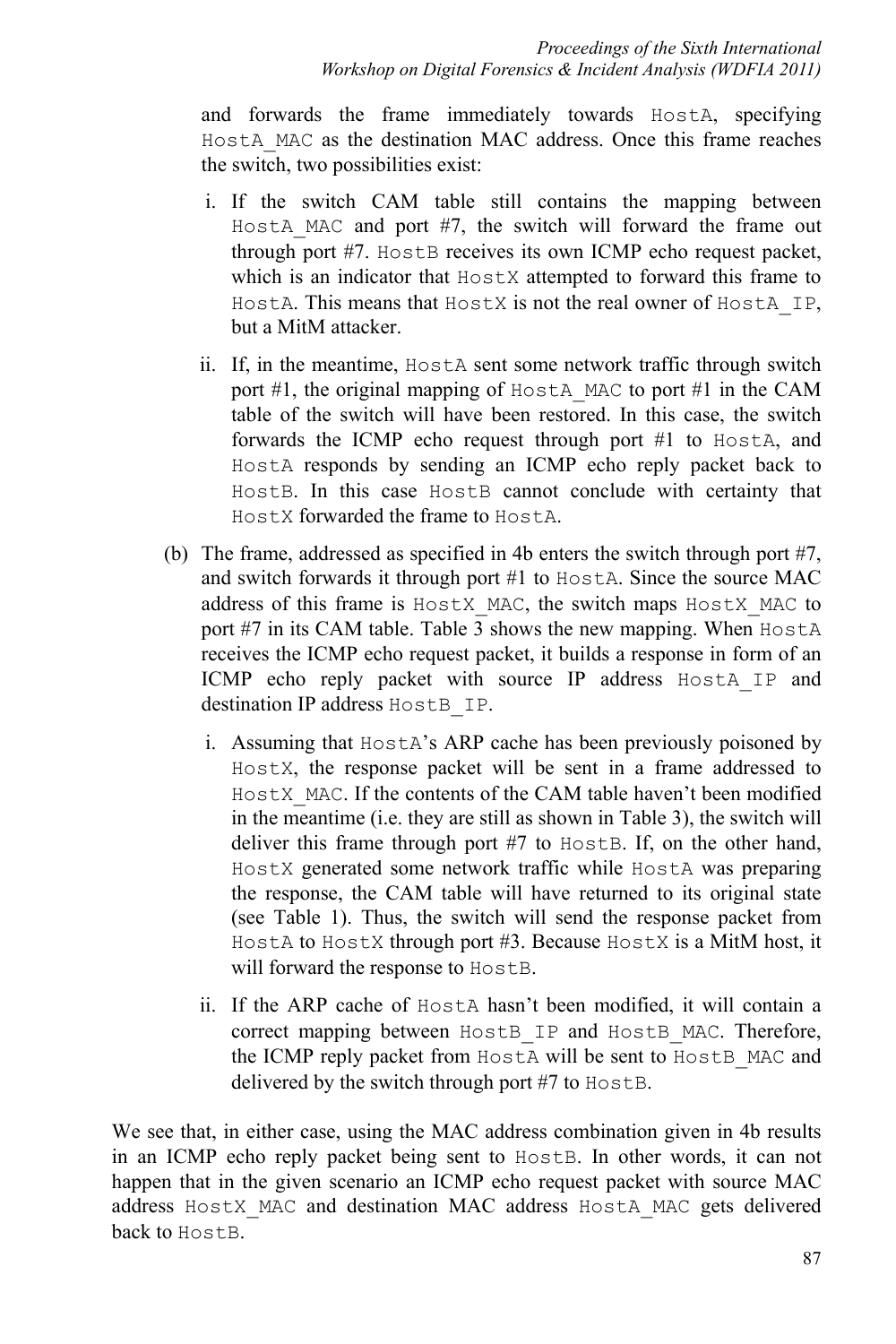| <b>MAC</b> Address | Port |
|--------------------|------|
| HostA MAC          |      |
| HostB MAC          |      |
| HostX MAC          | ੨    |

| <b>MAC</b> Address | Port |
|--------------------|------|
| HostA MAC          |      |
| HostB MAC          |      |
| HostX MAC          |      |

#### **Table 2: Switch CAM table after HostB sends a frame from HostA MAC to HostX MAC through port #7**

**Table 3: Switch CAM table after HostB sends a frame from HostX MAC to HostA MAC through port #7** 

When, on the other hand, the combination of source and destination MAC addresses is specified as in 4a, it is possible for the original ICMP echo request packet to be delivered back to  $H \circ tB$  (see  $5(a)i$ ), though it may also happen that  $H \circ tB$  receives an ICMP echo reply from  $H \circ \mathcal{A}$  (see  $\mathcal{A}(a)$ ii). The latter case cannot generally be distinguished from the case described in 5b, which uses frames addressed as in 4b.

Therefore, we must ensure that a host implementing Method 2 (in our case, HostB) quickly sends multiple ICMP echo request packets with both combinations of source and destination MAC addresses given in 4a and 4b. To identify the MitM host it suffices for HostB to receive only one of its own ICMP echo request packets back through its network interface.

Method 2 alters the CAM table of the switch so that some frames destined to HostA are delivered to HostB (see Table 2). To restore the original mapping of HostA MAC to port #1 (see Table 1), HostB may broadcast an ARP request for HostA IP. This would force HostA to send back an ARP reply and thereby help switch *reassociate* its MAC address with port #1.

Notice that, for Method 2 to work, HostB's network card must be put into *promiscuous mode* (when a network card operates in promiscuous mode, it accepts all traffic and passes it to the central processing unit, even if this traffic is not addressed to that particular network card), so it can collect the hijacked frame which HostX attempts to forward to HostA. Another important assumption is that HostA was not subject to a DoS attack, so it was able to respond to our ARP requests.

## **4. Results**

We ran multiple tests on a switched Ethernet LAN to test the effectiveness of Method 1 and Method 2 in detecting ARP-poisoning-based MitM attacks. In all these tests our setup was as depicted by Figure 2. Host A and Host B were running *Windows XP* and *Linux* respectively, and the operating system of HostX changed as required by the tests. Using several common tools, we performed MitM attacks from HostX, attempting to poison the ARP cache of HostA and HostB. The role of HostB was to detect these attack attempts by employing Method 1 and Method 2.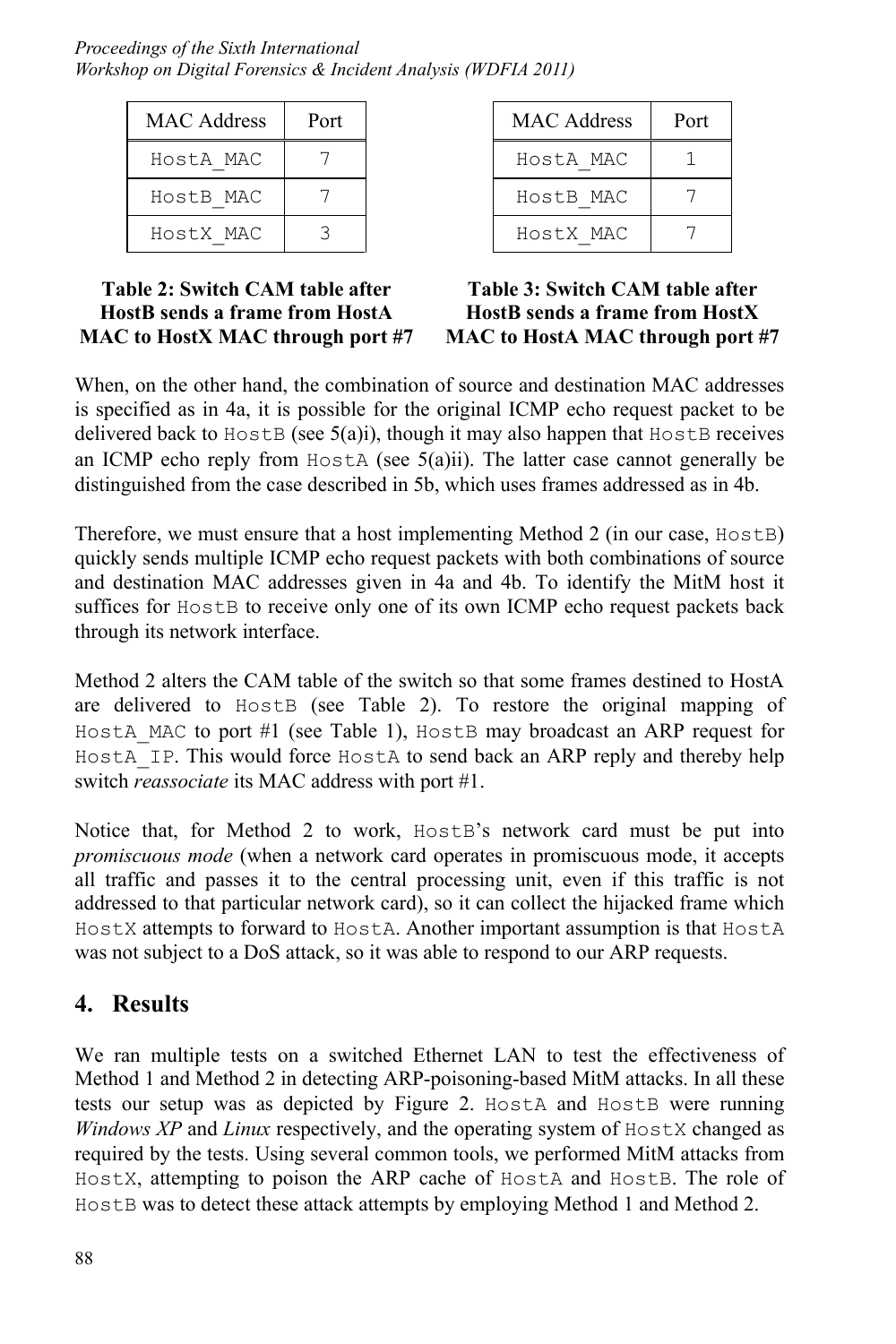### **4.1. Detecting Ettercap and dsniff with Method 1**

In the first test HostX (running *Backtrack Linux*) performed attacks against ARP cache of HostA and HostB using two mainstream attack tools, Ettercap (Ornaghi & Valleri, n.d.) and arpspoof with dsniff (Song, n.d.).

HostB was set up to perform attack detection with Method 1. Since Ettercap and dsniff rely on the operating system built-in ARP and routing functions, we were able to successfully perform reverse ARP poisoning and detect all the attacks through active IP probing (i.e. Method 1) with 100% accuracy.

### **4.2. Detecting** *Cain & Abel* **with Method 1**

For the purpose of this test we booted HostX into *Windows XP* and launched multiple MitM attacks against HostA and HostB using *Cain & Abel*. This time, however, HostB failed to detect any of our attacks. Knowing that *Cain & Abel* uses its own IP-to-MAC address mappings when forwarding packets, this was expected.

### **4.3. Detecting** *Cain & Abel* **with Method 2**

As we know from Section 3, when using Method 2 Host B poisons the CAM table of the switch in order to capture the frame which HostX attempts to forward towards HostA. This is not a big problem when HostA is idle. If, however, HostA is actively communicating, this creates a race between HostA and HostB. Depending on the rate at which  $H \circ f$  sends out packets into the network, it may be more or less difficult for HostB to win the race and hijack the packet required for detection of the MitM attack.

To test the effectiveness of Method 2, we set up HostA to send many thousands of packets per second into the network and measured the attack detection ratio, whereby

$$
Detection ratio = \frac{Number of successful detections}{Total number of probes sent}
$$

During these tests, Host B was sending either single probe packets or series of 3, 5 or 7 packets per probe. The results of our measurements are summarized in Figure 3.

We notice that the success of detection depends on the number of packets sent in a single probe. The rather low detection ratio of 30% for single-packet probes was doubled by sending three packets in each probe. Further increases in number of packets per probe to five and seven raised the detection ratio to 80% and 90% respectively.

It is also obvious that the detection ratio doesn't depend on the rate at which HostA sends packets into the network. If we neglect the variations in the value of the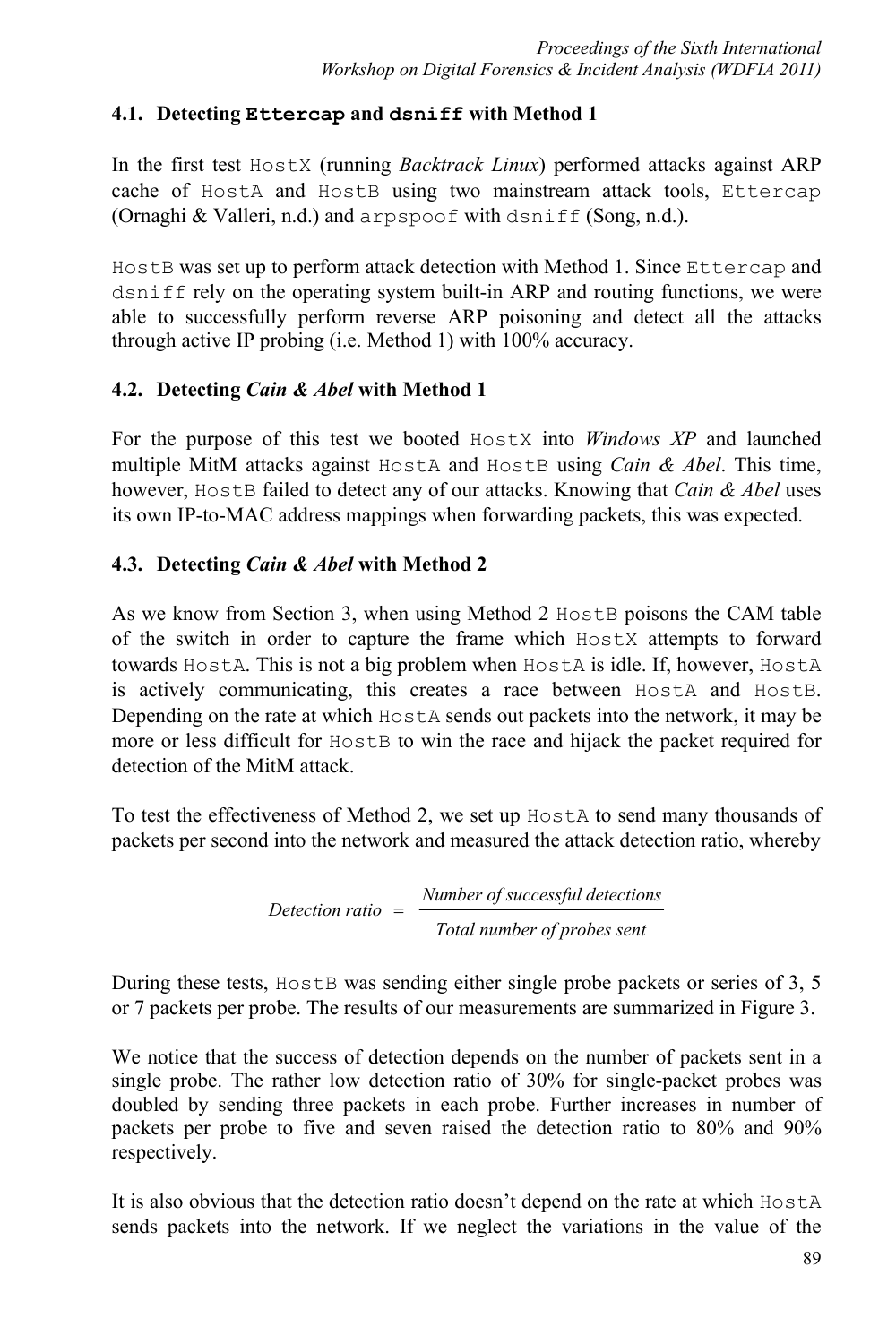detection ratio, which exist due to a stochastic nature of real-time network communication, we can consider all four curves in Figure 3 as constants.



**Figure 3: Success in detection of** *Cain & Abel* **with Method 2** 

## **5. Limitations of Method 1 and 2**

Both the theoretical discussion and results of our experiments have revealed certain limitations of both proposed methods.

As we know from Sections 2 and 4.2, the biggest limitation of Method 1 is its inability to handle detection of MitM attack tools which use their own IP-to-MAC address mappings for forwarding packets (e.g. *Cain & Abel*). Even though Method 2 solved this problem, other factors exist which may limit its effectiveness.

In the third step of the detection process with Method 2, we assumed that  $H$ ost B receives ARP replies for HostA\_IP from both HostA and HostX. While this is generally the case, HostX might as well launch a DoS attack against HostA, preventing it from successfully delivering its ARP reply to Host B. This way only HostX's ARP reply would reach HostB, rendering Method 2 useless.

The results of our experiments in Section 4.3 have shown that the effectiveness of Method 2 depends on the number of packets sent in a single probe. Sending too many probe packets, however, may cause disruption in traffic flow towards HostA, due to the fact that HostB temporarily hijacks all LAN traffic destined to HostA MAC. This problem may be solved by storing the hijacked packets in a queue on HostB and delivering them back to HostA after the probe.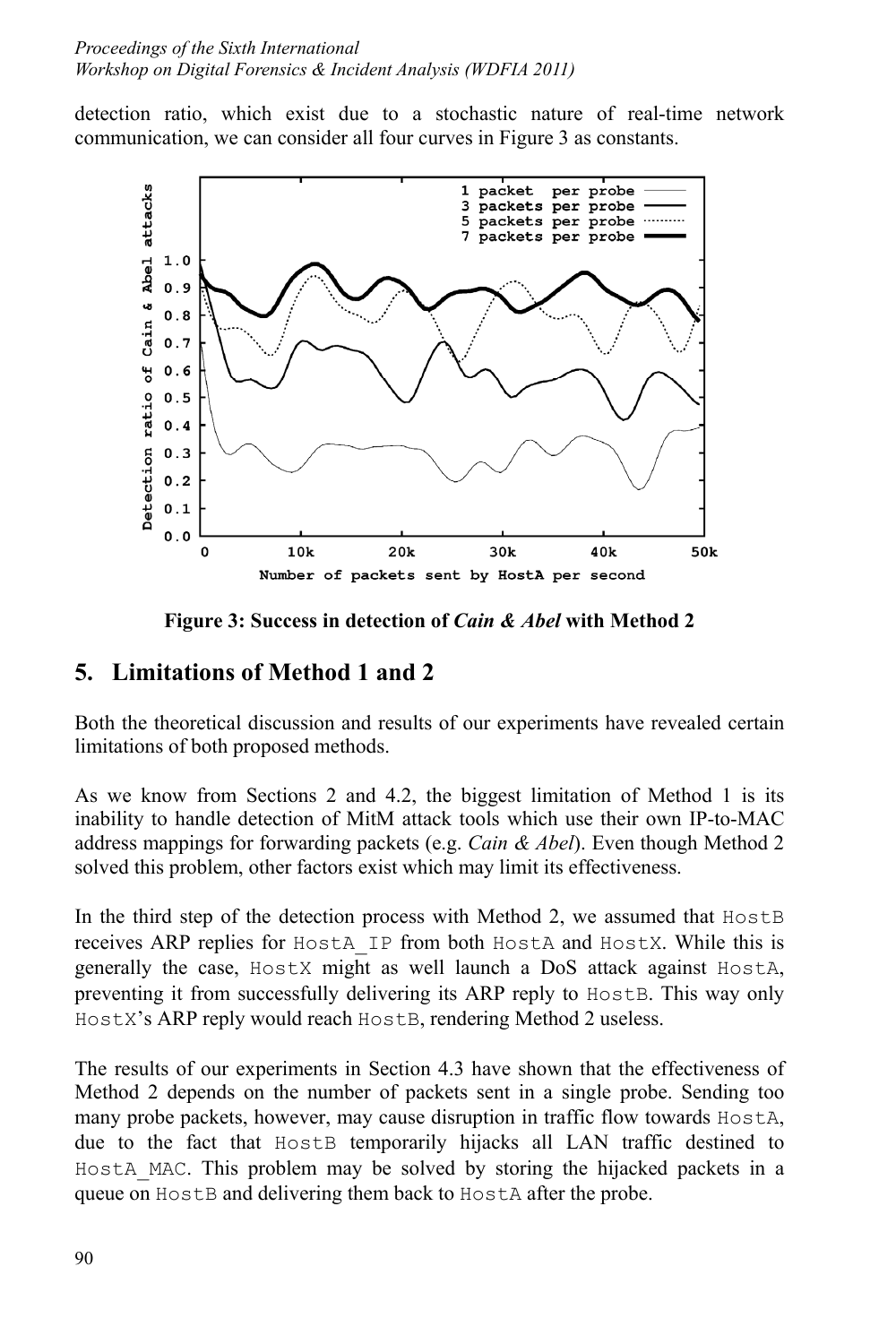### **6. Conclusion**

In this paper we have described two novel methods for detection and prevention of ARP-based MitM attacks on switched Ethernet LANs. Both methods work as extensions to the ARP protocol and don't interfere with normal ARP operation. Therefore, both these methods can co-exist on the same LAN with regular ARP implementations and are thus suitable for incremental deployment. We have seen examples of such co-existence in experiments in which one host (Host B) used either Method 1 or Method 2, while another host (HostA) used default implementation of ARP as provided by the operating system.

Even though both our methods can be used to identify and prevent ARP poisoning attacks, an ultimate solution to the problem of ARP insecurity can only be provided through an improved version of the ARP protocol, which would be backwards compatible and would allow for an incremental implementation. In (Abad and Bonilla, 2007) the authors have given a definition of an ideal solution for prevention of ARP-based attacks, which may be the first step towards reaching this goal.

## **7. References**

Abad, C. & Bonilla, R. (2007), "An analysis on the schemes for detecting and preventing ARP cache poisoning attacks", in *Distributed Computing Systems Workshops, 2007. ICDCSW'07. 27th International Conference on Distributed Computing Systems Workshops*, IEEE, p. 60.

Bruschi, D., Ornaghi, A. & Rosti, E. (2003), "S-ARP: a secure address resolution protocol", in *Proceedings of the 19th Annual Computer Security Applications Conference, 2003. ACSAC'03*.

Carnut, M. & Gondim, J. (2003), "ARP spoofing detection on switched Ethernet networks: A feasibility study", in *Proceedings of the 5th Symposium on Security in Informatics*.

Cisco Systems (2009), "Configuring Dynamic ARP Inspection", in *Catalyst 6500 Series Switch Cisco IOS Software Configuration Guide, Release 12.2(18) SXF and Rebuilds and Earlier Releases*, San Jose, CA, USA: Cisco Systems, 38:1–38:22.

Goyal, V. & Tripathy, R. (2005), "An efficient solution to the ARP cache poisoning problem", in *Information Security and Privacy*, Springer: pp. 40–51.

LBNL Network Research Group. arpwatch: the Ethernet monitor program; for keeping track of Ethernet/IP address pairings (online) available at ftp://ftp.ee.lbl.gov/ arpwatch.tar.gz.

Lootah, W., Enck, W. & McDaniel, P. (2007), "TARP: Ticket-based address resolution protocol", *Computer Networks 51(15)*, 4322–4337.

Montoro, M. Cain & Abel (online) available at http://www.oxid.it/cain.html.

Ornaghi, A. & Valleri, M. Ettercap (online) available at http://ettercap. sourceforge.net/.

Plummer, D. (1982), "RFC-826: An Ethernet Address Resolution Protocol", Network Working Group.